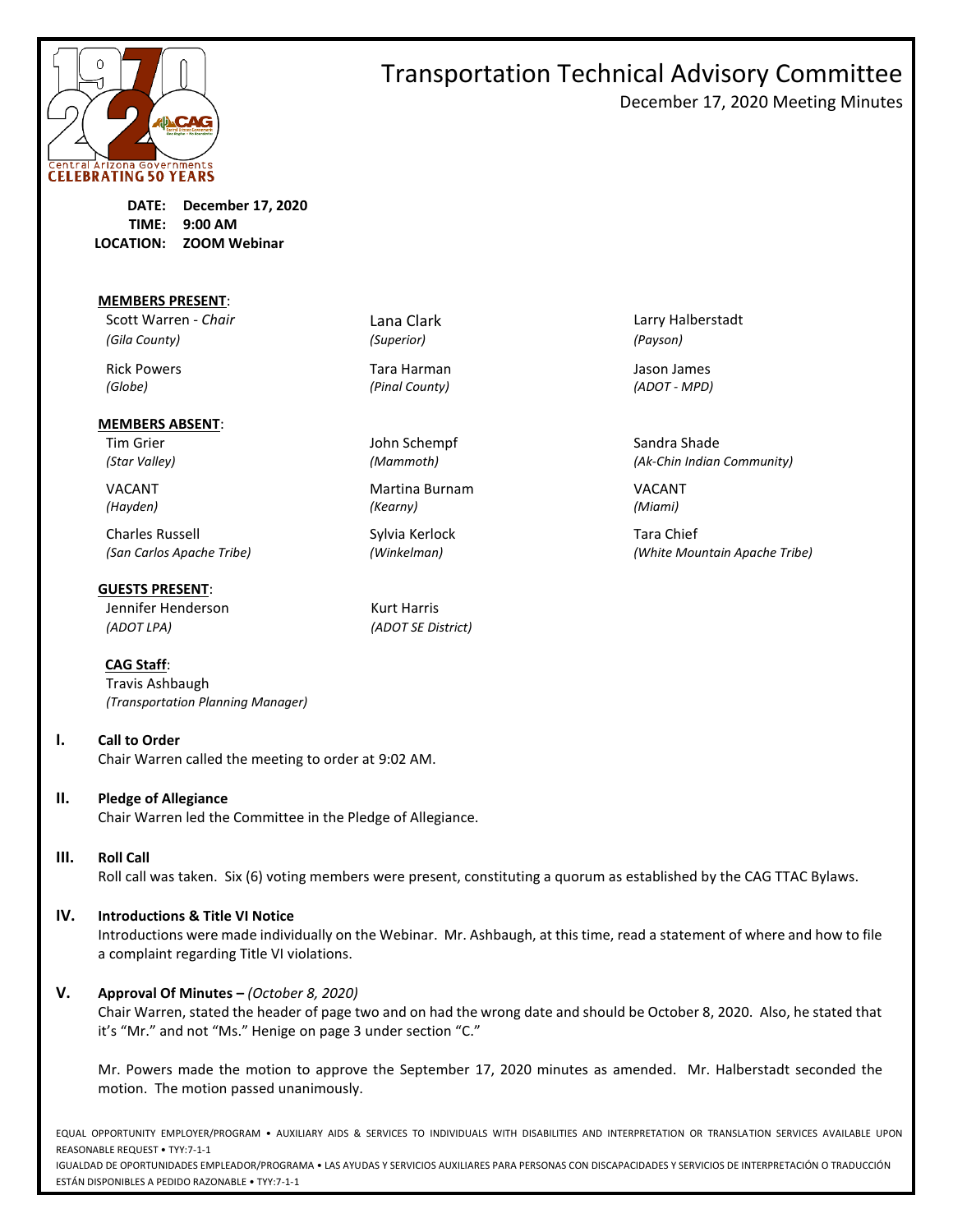

### Transportation Technical Advisory Committee December 17, 2020 Meeting Minutes

### **VI. Call to the Public**

No one answered to the call to the public.

### **VII. Standing Reports**

**A. Member Jurisdictions**

### **Payson**

Mr. Halberstadt reported the Town is working towards the 60 percent Design plans and Right-of-way (ROW) acquisition for the **"Granit Dells Road"** project **(Project # PAY 19-01D)**. The Town is estimating that it will take another six (6) months to complete design and ROW process. A TIP amendment will be requested under Agenda item VIII to move construction out from FY21 to FY22.

### **Globe**

Mr. Powers reported on two (2) items:

- 1. The **"Pinal Creek Bridge – Cottonwood Street (Structure #9711)"** project **(Project # GLB 21-01D)** is moving forward with the IGA. The beginning of Design is expected to start at the beginning of January 2021.
- 2. The City is looking to advance the **"Hill Street (Phase 2)"** mill and fill/sidewalk replacement project **(Project # GLB 27-01D/29-01C)** to coincide with the **"Upper Pinal Creek Bridge"** state funded bridge project as they are interconnected. The City is seeking for advancement with the Arizona State Transportation Board.

#### **Superior**

Currently there are no Town projects within the TIP, however, Ms. Clark reported on three (3) projects within the Town:

- 1. The Town is working with ADOT on a parking lot on ADOT property located at the Magma and US 60 intersection. The Town has an IGA with ADOT to use the parking lot in the future. Millings have been applied to date.
- 2. Since the completion of raising the highway, there has been flooding issues along the US 60 within the Town in front of commercial properties. Since the flooding is occurring in ADOT ROW, the Town has been working with ADOT to mitigate the issue by constructing concrete swells. The Town is doing the concrete work and ADOT is doing the regrading and swell work so that the businesses don't get flooded.
- 3. The Town is waiting for the Pinal Regional Transportation Authority (PRTA) funds to be available for local road projects.

### **Gila County**

Chair Warren reported on two (2) items:

- 1. The **"Colcord Road"** project **(Project # GIL 20-01C / TRACTS # T008701C)** is substantially completed. The seeding has been done which was the last item of the project before project closeout. A request under Agenda item VIII will be made to remove the project from the list due to completion.
- 2. Stantec is expected to complete the design relatively soon for the **"Golden Hill Road"** sidewalk project **(Project # GIL 22-01C / TRACTS # T009001C).** Temporary Construction Easements (TCE) acquisitions are still underway.

Pinal County had nothing to report at this time.

### **B. Multi-Modal Planning Division, ADOT**

Mr. James reported

1. The COG/MPO manual has been updated and finalized and was presented at the last COG/MPO Planner's meeting on December 11, 2020. Over 300 comments were received throughout this update.

### Page **2** of **5**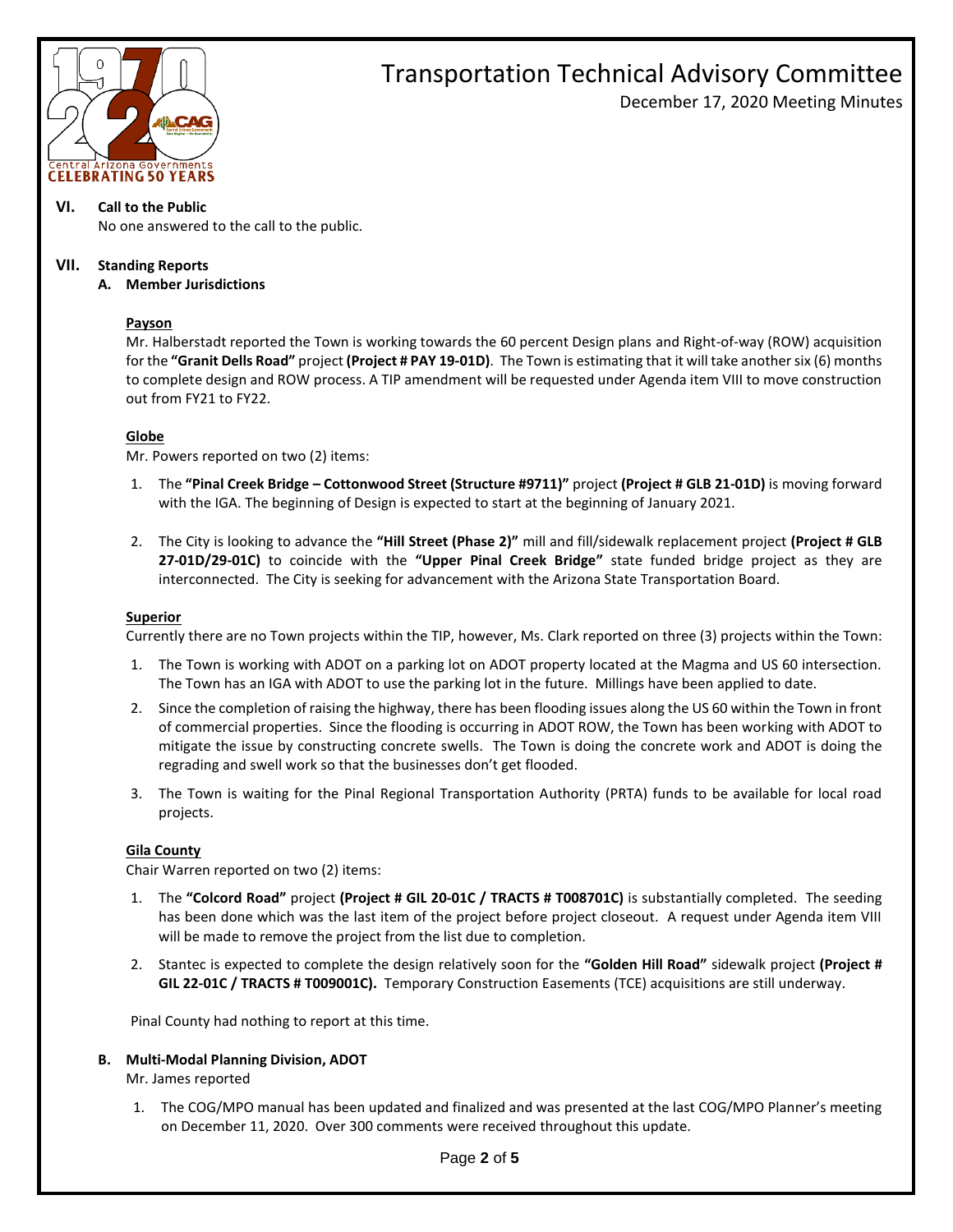

December 17, 2020 Meeting Minutes

2. As a reminder, to complete the Arizona Crash and Information System (ACIS) user questionnaire. The deadline is mid-January 2021. The intent is to understand how to make the functionality within the platform more user friendly in the anticipate for the next call for Highway Safety Improvement Program (HSIP) projects expected in July 2021.

### **C. Local Public Agency, ADOT**

Ms. Henderson reported on four (4) items:

- 1. The "Off-System Bridge" (OSB) call for projects for FY22 came out on December 19, 2020 for \$3.9 million in available funding overall. The applications are due February 19, 2021. A presentation of the OSB application was offered, however many of the TTAC members that were present opted not to have one for this cycle.
- 2. Would like to hear feedback from anyone who was able to attend the "Every Day Counts" (EDC) training session on December 10, 2020 that was held virtually. The topic of discussion was "Part 2" on the "Planning Level Estimates" series with the ADOT Multimodal Planning Division and ADOT Pre-Design group, that lead discussions regarding pavement preservation projects. David Wessel, MetroPlan Planning Manager, also did a presentation of their methodology and best practices regarding how planning level estimates are conducted at MetroPlan. There is also a "Part 3" being planned for Spring 2021.
- 3. Working on developing a training course regarding project delivery. ADOT is expecting this will be a 4-5 modular training course.
- 4. ADOT has been working on internal website updates such as the "HURF Exchange" page as links were broken. HURF Exchange has also been approved for the next five-year program.

### **D. District, Engineers, ADOT**

Mr. Harris of the Southeast District had eight (8) items to report:

- 1. Catching up on pavement preservation and crack sealing on SR 88.
- 2. The **"Gila County Tonto Creek Bridge"** construction project had its kick-off meeting.
- 3. The design for the **"US 60 Queen Creek Bridge"** is trying to reach 30 percent design as soon as possible.
- 4. A roadway lighting safety project in Globe is underway. The City and ADOT SE District are working with the design engineer to include replacing light bulbs that is just outside the project boundary.
- 5. The **"US 60 Waterfall Canyon Bridge – MP 229.4"** appears that it was pushed out of the state's 5-year construction plan.
- 6. The **"US 60/Gila County Line – MP 226-236"** mill and fill and guardrail replacement project is wrapping up and expected to be completed by end of December 2020 or early January 2021. Mr. Powers complimented on the paving work completed thus far and stated it is a "fantastic showcase job" as he has heard multiple compliments.
- 7. The **"US 60 Pinto Creek Bridge – MP 237"** bridge replacement project is about 70-75 percent complete.
- 8. The **"SR 77 Gila River Bridge – MP 134"** reconstruction project is about 75-80 percent complete. One should be able to see the deck bridge component at this point, as the abutment slope paving finishes up.

### **E. CAG Transportation Planning Update**

Mr. Ashbaugh had two (2) items to report:

1. The Pinal Regional Transportation Authority (PRTA) escrow account has collected an approximate \$44 million to date and is being held until a final court decision is made to release the funds or not. A hearing was held at the AZ Supreme Court on December 10, 2020 for oral arguments. The understanding is that the decision will be handed down before the summer of 2021. Although this indicates more delay to release funds should it be a favorable outcome for the PRTA, the Interim General Manager, Wilson & Company will be working on Intergovernmental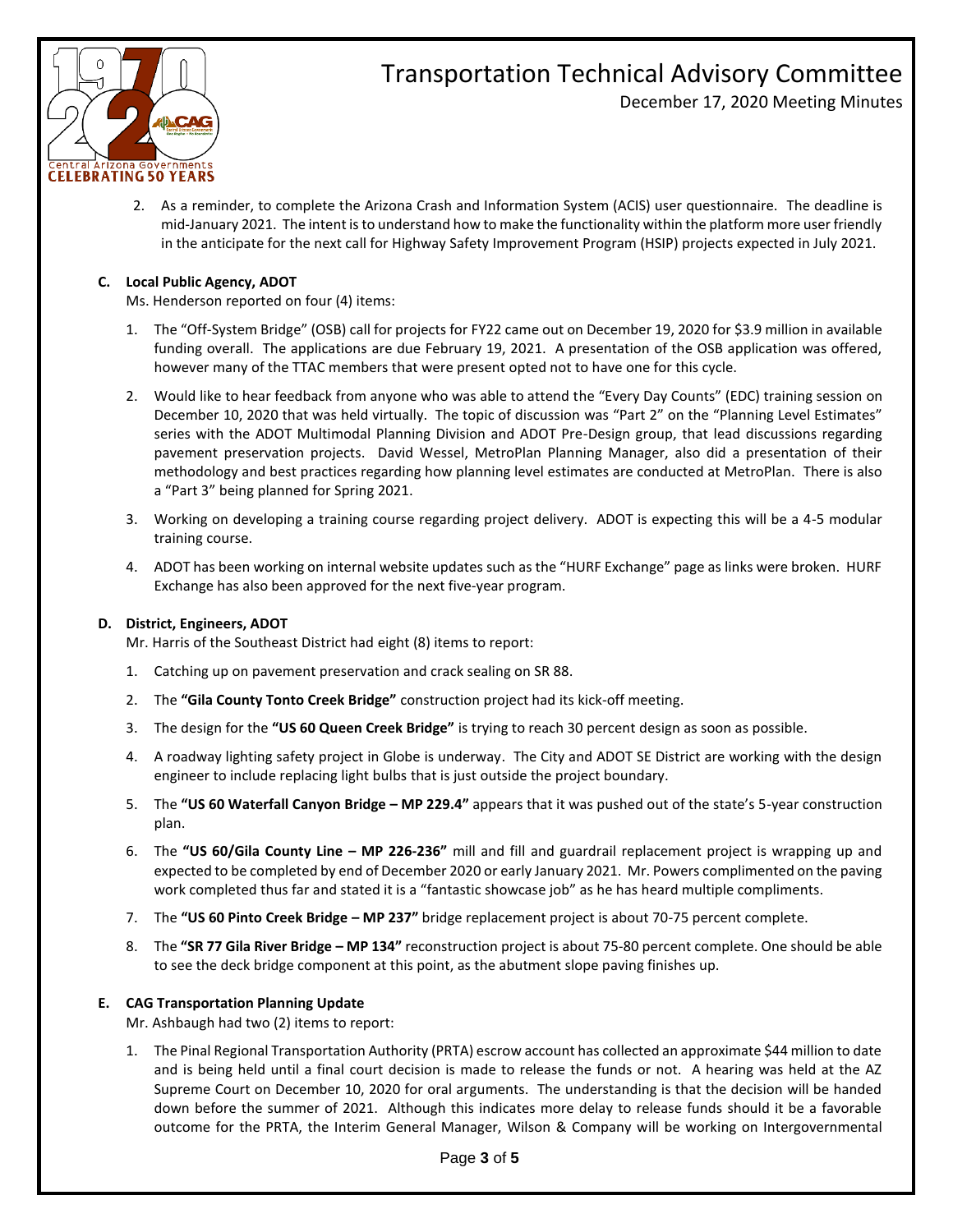

December 17, 2020 Meeting Minutes

Agreements (IGAs) with agencies on the listed projects. The agencies receiving annual funding in leu of benefiting from a direct project, should also expect to see approximately \$1,000,000 to be made available to them, which would have been received over the course of the previous three years. Agencies to receive funds within the CAG TTAC are the Towns of Superior, Kearny, and Mammoth.

Wilson & Company also has reestablished the PRTA TAC, reconvened the PRTA Board, and are working on reestablishing the PRTA Citizens TAC, and PRTA Transit Sub-Committee.

2. As part of the ongoing 4-year contract that CAG has with Traffic Research & Analysis (TRA) for traffic counts, the seventeen (17) "Growth 7-Day" traffic counts will start the third week of January 2021 and will run through March 2021.

### **VIII. New Business**

### **A. Transportation Improvement Program (TIP)**

Mr. Ashbaugh stated that there is \$71,048.22 available in the TIP for the current Fiscal Year. He said that \$50,000 of those funds would be from canceling the FY21 Regional Traffic Counting (Project # CAG 21-01P) as CAG does not need the funds for the current contract. The remaining \$21,048.22 is due to credits that hit the CAG ADOT ledger from past completed projects.

Mr. Ashbaugh stated that he would prefer to use the funds within a current project that is ongoing if needed, however it is open to anybody who wants it to be applied towards any project listed within the TIP. He had contacted Gila County and the Town of Payson specifically if they needed additional funds as they are the only agencies with current, ongoing projects. Although the available amount mentioned is not enough to do a whole project, Mr. Ashbaugh also asked the TTAC if the Committee would like to see a minimum threshold to force a "Call-for-Projects" when TIP funds become available. After much discussion, the TTAC agreed to not have any threshold to allow for flexibility and situational circumstances to be addressed for the use of available funding from credits, etc.

After discussions, the following motions were made:

Mr. Powers made the motion to delete the FY21 **"Regional Traffic Counting"** project **(Project # CAG 21-01P)** from the TIP for reprogramming. Mr. Halberstadt seconded the motion. The motion passed unanimously.

Mr. Powers made the motion to apply the available funding of **\$71,048.22** of FY21 STBGP funds to the construction of **"Golden Hill Road"** new sidewalk project **(Project # GIL 22-01C | TRACTS # T009001C)**. Mr. Halberstadt second the motion. The motion passed unanimously.

Chair Warren made the motion to move the **"Granite Dells Road"** HURF Exchange construction project **(Project # PAY 21-01C)** and the funding of **\$417,160.00** from the FY21 to FY22. Mr. Halberstadt seconded the motion. The motion passed unanimously.

Chair Warren made the motion to remove the **"Colcord Road"** construction project **(Project # GIL 20-01C | TRACTS # T008701C)** due to its completion from FY20. Mr. Halberstadt seconded the motion. The motion passed unanimously.

### **B. CAG TTAC Bylaws**

Mr. Ashbaugh stated that the section regarding electronic voting does violate opening meeting laws and therefore this section will be removed from the bylaws administratively. Other grammatical typos that were pointed out by Chair Warren were also made administratively.